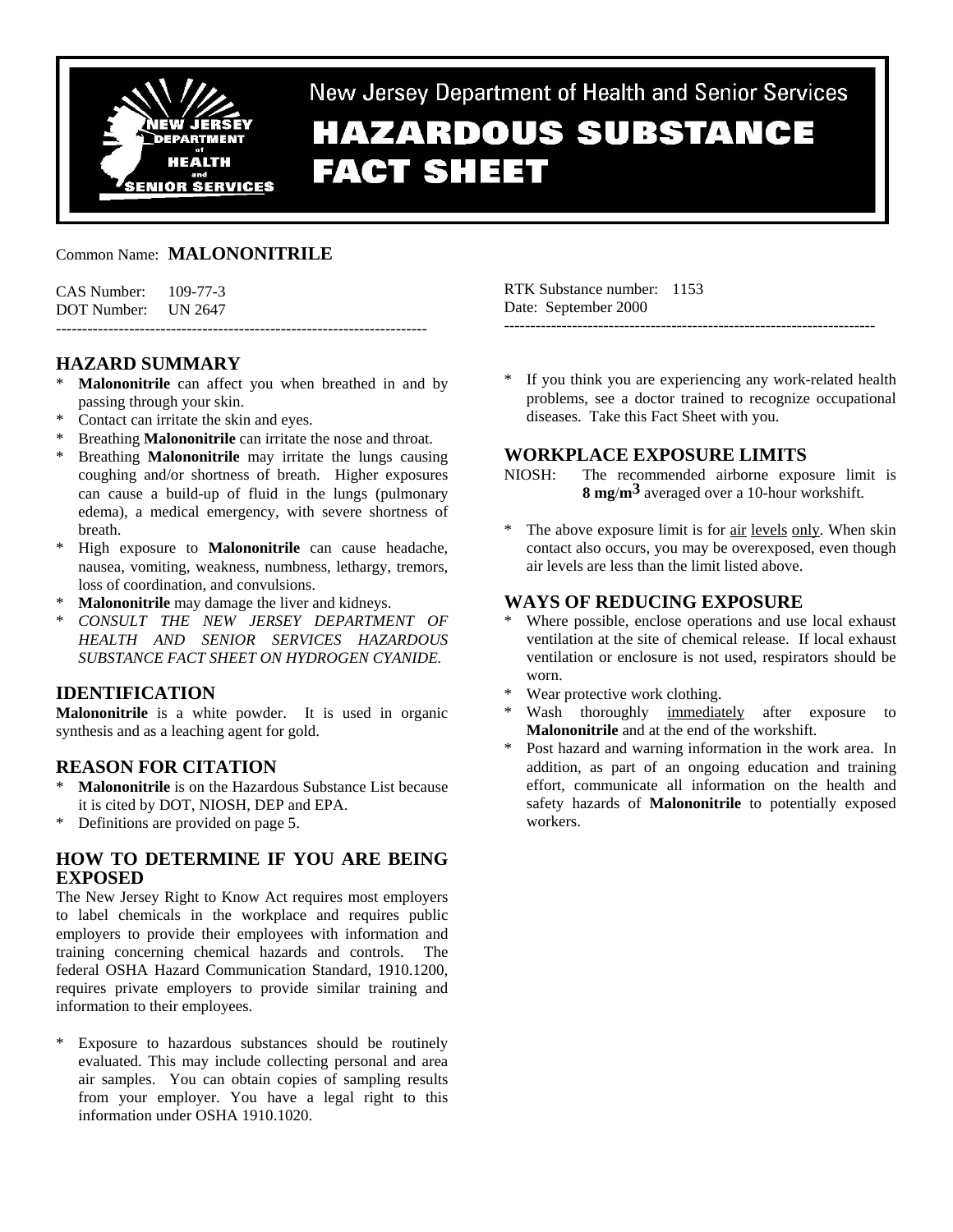# **MALONONITRILE**  $\qquad \qquad \text{page 2 of 6}$

This Fact Sheet is a summary source of information of all potential and most severe health hazards that may result from exposure. Duration of exposure, concentration of the substance and other factors will affect your susceptibility to any of the potential effects described below.

---------------------------------------------------------------------------

# **HEALTH HAZARD INFORMATION**

#### **Acute Health Effects**

The following acute (short-term) health effects may occur immediately or shortly after exposure to **Malononitrile**:

- \* Contact can irritate the skin and eyes.
- \* Breathing **Malononitrile** can irritate the nose and throat.
- Breathing **Malononitrile** may irritate the lungs causing coughing and/or shortness of breath. Higher exposures can cause a build-up of fluid in the lungs (pulmonary edema), a medical emergency, with severe shortness of breath.
- \* High exposure to **Malononitrile** can cause headache, nausea, vomiting, weakness, numbness, lethargy, tremors, loss of coordination, and convulsions.

## **Chronic Health Effects**

The following chronic (long-term) health effects can occur at some time after exposure to **Malononitrile** and can last for months or years:

#### **Cancer Hazard**

According to the information presently available to the New Jersey Department of Health and Senior Services, **Malononitrile** has not been tested for its ability to cause cancer in animals.

#### **Reproductive Hazard**

While **Malononitrile** has not been identified as a reproductive hazard, it should be HANDLED WITH CAUTION since several related compounds cause reproductive damage.

#### **Other Long-Term Effects**

- **Malononitrile** may damage the liver and kidneys.
- **Malononitrile** can irritate the lungs. Repeated exposure may cause bronchitis to develop with cough, phlegm, and/or shortness of breath.

## **MEDICAL**

#### **Medical Testing**

If symptoms develop or overexposure is suspected, the following are recommended:

- Consider chest x-ray after acute overexposure.
- \* Liver and kidney function tests.
- \* Urine thiocyanate levels.

Any evaluation should include a careful history of past and present symptoms with an exam. Medical tests that look for damage already done are not a substitute for controlling exposure.

Request copies of your medical testing. You have a legal right to this information under OSHA 1910.1020.

## **Mixed Exposures**

- Because smoking can cause heart disease, as well as lung cancer, emphysema, and other respiratory problems, it may worsen respiratory conditions caused by chemical exposure. Even if you have smoked for a long time, stopping now will reduce your risk of developing health problems.
- \* Because more than light alcohol consumption can cause liver damage, drinking alcohol can increase the liver damage caused by **Malononitrile**.

#### **Conditions Made Worse By Exposure**

Persons with pre-existing fainting spells or seizures may be at increased risk of exposure to **Malononitrile**.

# **WORKPLACE CONTROLS AND PRACTICES**

Unless a less toxic chemical can be substituted for a hazardous substance, **ENGINEERING CONTROLS** are the most effective way of reducing exposure. The best protection is to enclose operations and/or provide local exhaust ventilation at the site of chemical release. Isolating operations can also reduce exposure. Using respirators or protective equipment is less effective than the controls mentioned above, but is sometimes necessary.

In evaluating the controls present in your workplace, consider: (1) how hazardous the substance is, (2) how much of the substance is released into the workplace and (3) whether harmful skin or eye contact could occur. Special controls should be in place for highly toxic chemicals or when significant skin, eye, or breathing exposures are possible.

In addition, the following control is recommended:

Where possible, automatically transfer **Malononitrile** from drums or other storage containers to process containers.

Good **WORK PRACTICES** can help to reduce hazardous exposures. The following work practices are recommended:

- Workers whose clothing has been contaminated by **Malononitrile** should change into clean clothing promptly.
- \* Do not take contaminated work clothes home. Family members could be exposed.
- \* Contaminated work clothes should be laundered by individuals who have been informed of the hazards of exposure to **Malononitrile**.
- Eye wash fountains should be provided in the immediate work area for emergency use.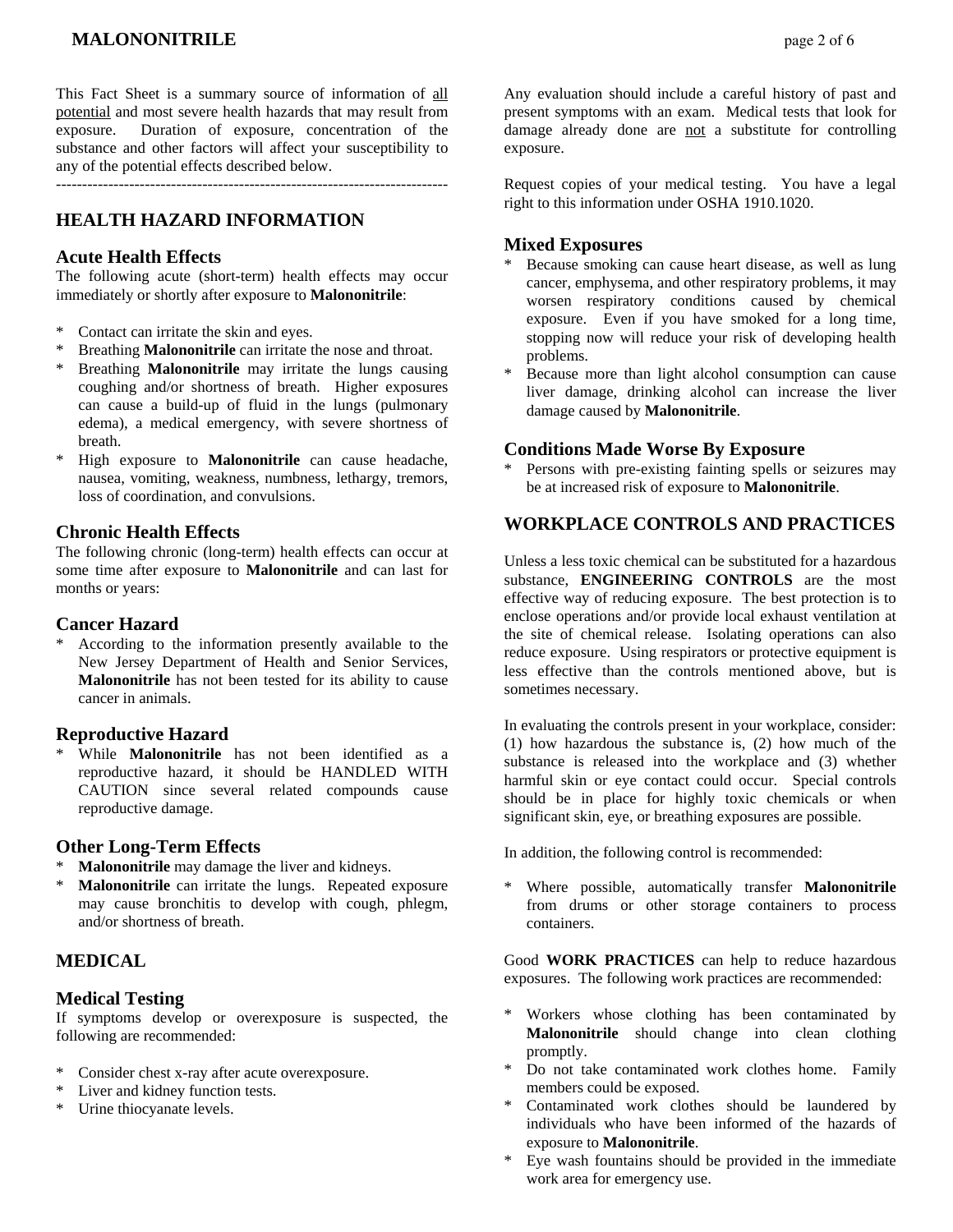- If there is the possibility of skin exposure, emergency shower facilities should be provided.
- \* On skin contact with **Malononitrile**, immediately wash or shower to remove the chemical. At the end of the workshift, wash any areas of the body that may have contacted **Malononitrile**, whether or not known skin contact has occurred.
- Do not eat, smoke, or drink where **Malononitrile** is handled, processed, or stored, since the chemical can be swallowed. Wash hands carefully before eating, drinking, smoking, or using the toilet.
- Use a vacuum or a wet method to reduce dust during clean-up. DO NOT DRY SWEEP.

#### **PERSONAL PROTECTIVE EQUIPMENT**

WORKPLACE CONTROLS ARE BETTER THAN PERSONAL PROTECTIVE EQUIPMENT. However, for some jobs (such as outside work, confined space entry, jobs done only once in a while, or jobs done while workplace controls are being installed), personal protective equipment may be appropriate.

OSHA 1910.132 requires employers to determine the appropriate personal protective equipment for each hazard and to train employees on how and when to use protective equipment.

The following recommendations are only guidelines and may not apply to every situation.

#### **Clothing**

- Avoid skin contact with **Malononitrile**. Wear protective gloves and clothing. Safety equipment suppliers/ manufacturers can provide recommendations on the most protective glove/clothing material for your operation.
- All protective clothing (suits, gloves, footwear, headgear) should be clean, available each day, and put on before work.

#### **Eye Protection**

- \* Wear impact resistant eye protection with side shields or goggles.
- Wear a face shield along with goggles when working with corrosive, highly irritating or toxic substances.

#### **Respiratory Protection**

## **IMPROPER USE OF RESPIRATORS IS DANGEROUS.**

Such equipment should only be used if the employer has a written program that takes into account workplace conditions, requirements for worker training, respirator fit testing and medical exams, as described in OSHA 1910.134.

Where the potential exists for exposure over  $8 \text{ mg/m}^3$ , use a MSHA/NIOSH approved supplied-air respirator with a full facepiece operated in a pressure-demand or other positive-pressure mode. For increased protection use in combination with an auxiliary self-contained breathing apparatus operated in a pressure-demand or other positivepressure mode.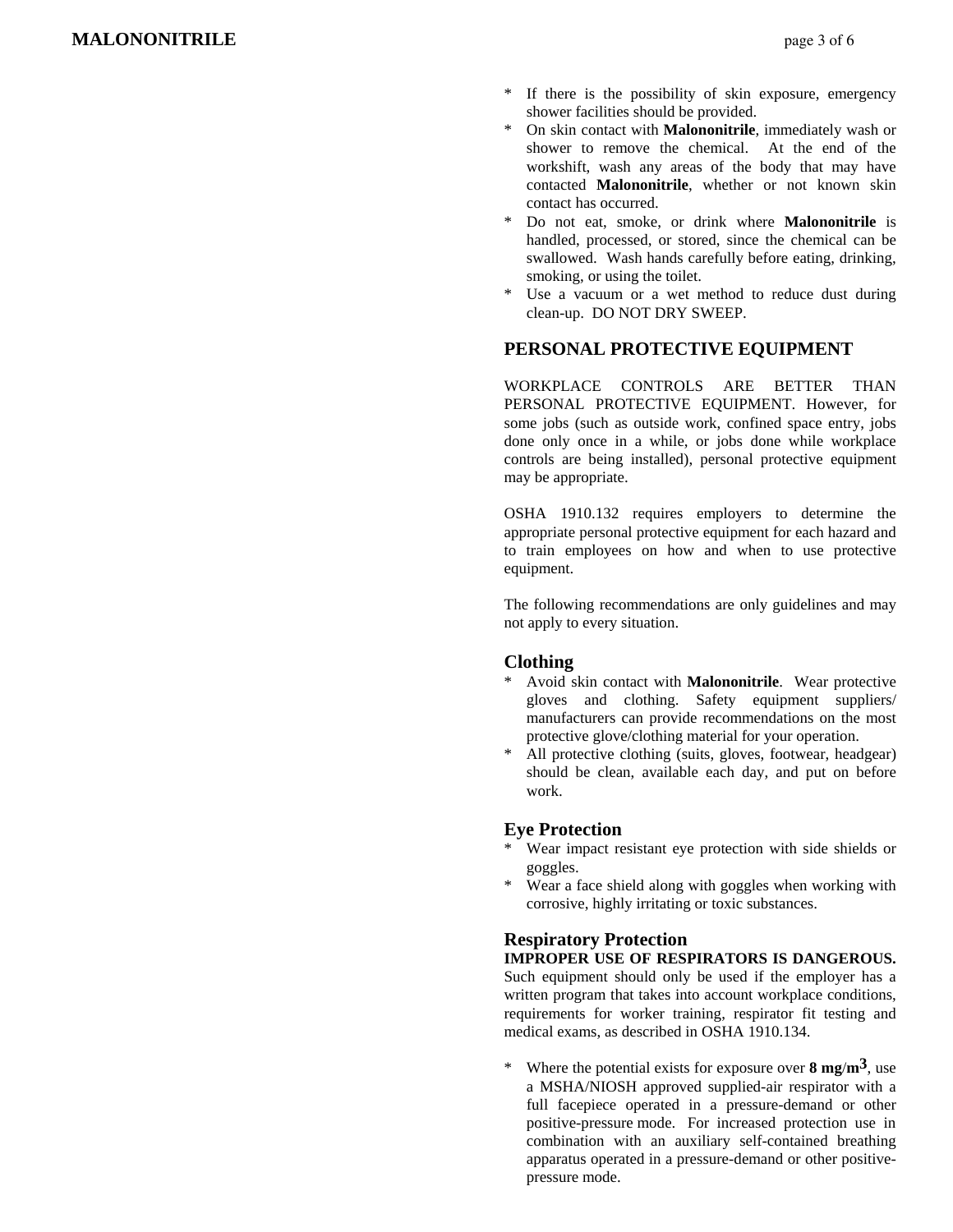## **MALONONITRILE**  $\qquad \qquad \text{page 4 of 6}$

## **HANDLING AND STORAGE**

- \* Prior to working with **Malononitrile** you should be trained on its proper handling and storage.
- **Malononitrile** is not compatible with OXIDIZING AGENTS (such as PERCHLORATES, PEROXIDES, PERMANGANATES, CHLORATES, NITRATES, CHLORINE, BROMINE and FLUORINE); STRONG ACIDS (such as HYDROCHLORIC, SULFURIC and NITRIC); STRONG BASES (such as SODIUM HYDROXIDE and POTASSIUM HYDROXIDE); and REDUCING AGENTS.
- \* Sources of ignition, such as smoking and open flames, are prohibited where **Malononitrile** is used, handled, or stored in a manner that could create a potential fire or explosion hazard.

#### **QUESTIONS AND ANSWERS**

- Q: If I have acute health effects, will I later get chronic health effects?
- A: Not always. Most chronic (long-term) effects result from repeated exposures to a chemical.
- Q: Can I get long-term effects without ever having shortterm effects?
- A: Yes, because long-term effects can occur from repeated exposures to a chemical at levels not high enough to make you immediately sick.
- Q: What are my chances of getting sick when I have been exposed to chemicals?
- A: The likelihood of becoming sick from chemicals is increased as the amount of exposure increases. This is determined by the length of time and the amount of material to which someone is exposed.
- Q: When are higher exposures more likely?
- A: Conditions which increase risk of exposure include dust releasing operations (grinding, mixing, blasting, dumping, etc.), other physical and mechanical processes (heating, pouring, spraying, spills and evaporation from large surface areas such as open containers), and "confined space" exposures (working inside vats, reactors, boilers, small rooms, etc.).
- Q: Is the risk of getting sick higher for workers than for community residents?
- A: Yes. Exposures in the community, except possibly in cases of fires or spills, are usually much lower than those found in the workplace. However, people in the community may be exposed to contaminated water as well as to chemicals in the air over long periods. This may be a problem for children or people who are already ill.
- Q: Can men as well as women be affected by chemicals that cause reproductive system damage?
- A: Yes. Some chemicals reduce potency or fertility in both men and women. Some damage sperm and eggs, possibly leading to birth defects.
- Q: Who is at the greatest risk from reproductive hazards?
- A: Pregnant women are at greatest risk from chemicals that harm the developing fetus. However, chemicals may affect the ability to have children, so both men and women of childbearing age are at high risk.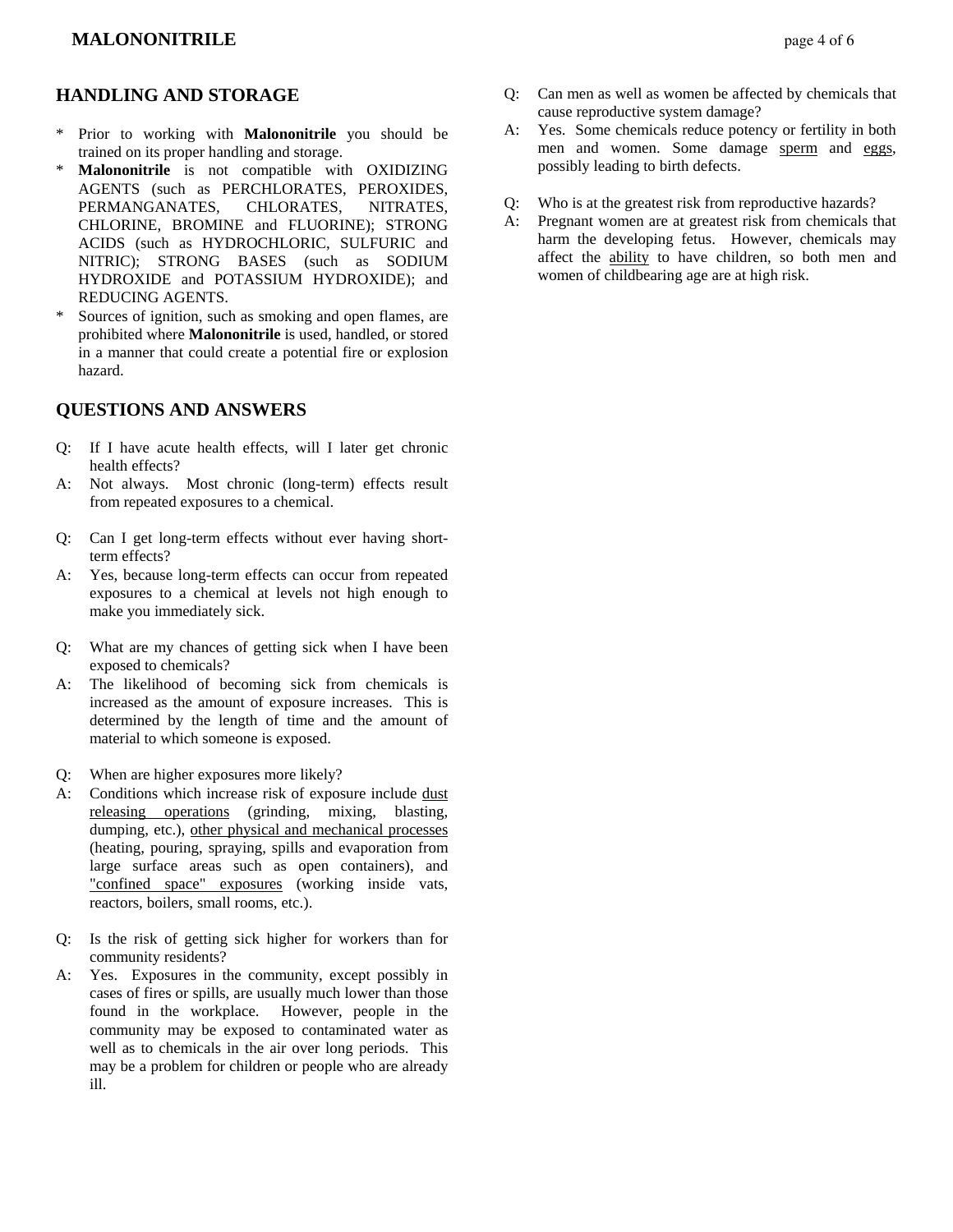--------------------------------------------------------------------------- The following information is available from:

 New Jersey Department of Health and Senior Services Occupational Health Service PO Box 360 Trenton, NJ 08625-0360 (609) 984-1863 (609) 292-5677 (fax)

Web address: http://www.state.nj.us/health/eoh/odisweb/

#### **Industrial Hygiene Information**

Industrial hygienists are available to answer your questions regarding the control of chemical exposures using exhaust ventilation, special work practices, good housekeeping, good hygiene practices, and personal protective equipment including respirators. In addition, they can help to interpret the results of industrial hygiene survey data.

#### **Medical Evaluation**

If you think you are becoming sick because of exposure to chemicals at your workplace, you may call personnel at the Department of Health and Senior Services, Occupational Health Service, who can help you find the information you need.

#### **Public Presentations**

Presentations and educational programs on occupational health or the Right to Know Act can be organized for labor unions, trade associations and other groups.

#### **Right to Know Information Resources**

The Right to Know Infoline (609) 984-2202 can answer questions about the identity and potential health effects of chemicals, list of educational materials in occupational health, references used to prepare the Fact Sheets, preparation of the Right to Know survey, education and training programs, labeling requirements, and general information regarding the Right to Know Act. Violations of the law should be reported to (609) 984-2202.

---------------------------------------------------------------------------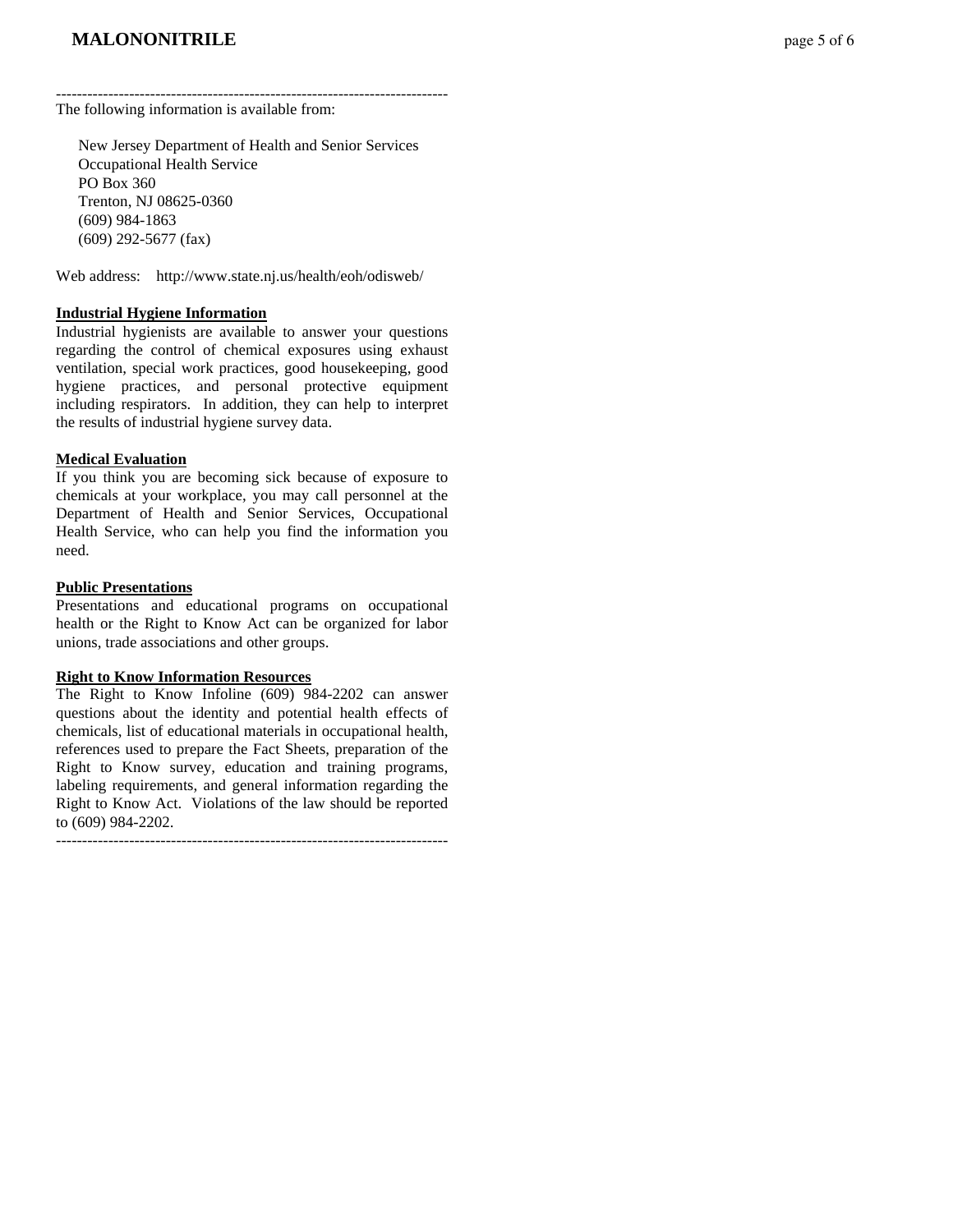## **DEFINITIONS**

**ACGIH** is the American Conference of Governmental Industrial Hygienists. It recommends upper limits (called TLVs) for exposure to workplace chemicals.

A **carcinogen** is a substance that causes cancer.

The **CAS number** is assigned by the Chemical Abstracts Service to identify a specific chemical.

A **combustible** substance is a solid, liquid or gas that will burn.

A **corrosive** substance is a gas, liquid or solid that causes irreversible damage to human tissue or containers.

**DEP** is the New Jersey Department of Environmental Protection.

**DOT** is the Department of Transportation, the federal agency that regulates the transportation of chemicals.

**EPA** is the Environmental Protection Agency, the federal agency responsible for regulating environmental hazards.

A **fetus** is an unborn human or animal.

A **flammable** substance is a solid, liquid, vapor or gas that will ignite easily and burn rapidly.

The **flash point** is the temperature at which a liquid or solid gives off vapor that can form a flammable mixture with air.

**HHAG** is the Human Health Assessment Group of the federal EPA.

**IARC** is the International Agency for Research on Cancer, a scientific group that classifies chemicals according to their cancer-causing potential.

A **miscible** substance is a liquid or gas that will evenly dissolve in another.

**mg/m3** means milligrams of a chemical in a cubic meter of air. It is a measure of concentration (weight/volume).

**MSHA** is the Mine Safety and Health Administration, the federal agency that regulates mining. It also evaluates and approves respirators.

A **mutagen** is a substance that causes mutations. A **mutation** is a change in the genetic material in a body cell. Mutations can lead to birth defects, miscarriages, or cancer.

**NAERG** is the North American Emergency Response Guidebook. It was jointly developed by Transport Canada, the United States Department of Transportation and the Secretariat of Communications and Transportation of Mexico. It is a guide for first responders to quickly identify the specific or generic hazards of material involved in a transportation incident, and to protect themselves and the general public during the initial response phase of the incident.

**NCI** is the National Cancer Institute, a federal agency that determines the cancer-causing potential of chemicals.

**NFPA** is the National Fire Protection Association. It classifies substances according to their fire and explosion hazard.

**NIOSH** is the National Institute for Occupational Safety and Health. It tests equipment, evaluates and approves respirators, conducts studies of workplace hazards, and proposes standards to OSHA.

**NTP** is the National Toxicology Program which tests chemicals and reviews evidence for cancer.

**OSHA** is the Occupational Safety and Health Administration, which adopts and enforces health and safety standards.

**PEOSHA** is the Public Employees Occupational Safety and Health Act, a state law which sets PELs for New Jersey public employees.

**ppm** means parts of a substance per million parts of air. It is a measure of concentration by volume in air.

A **reactive** substance is a solid, liquid or gas that releases energy under certain conditions.

A **teratogen** is a substance that causes birth defects by damaging the fetus.

**TLV** is the Threshold Limit Value, the workplace exposure limit recommended by ACGIH.

The **vapor pressure** is a measure of how readily a liquid or a solid mixes with air at its surface. A higher vapor pressure indicates a higher concentration of the substance in air and therefore increases the likelihood of breathing it in.